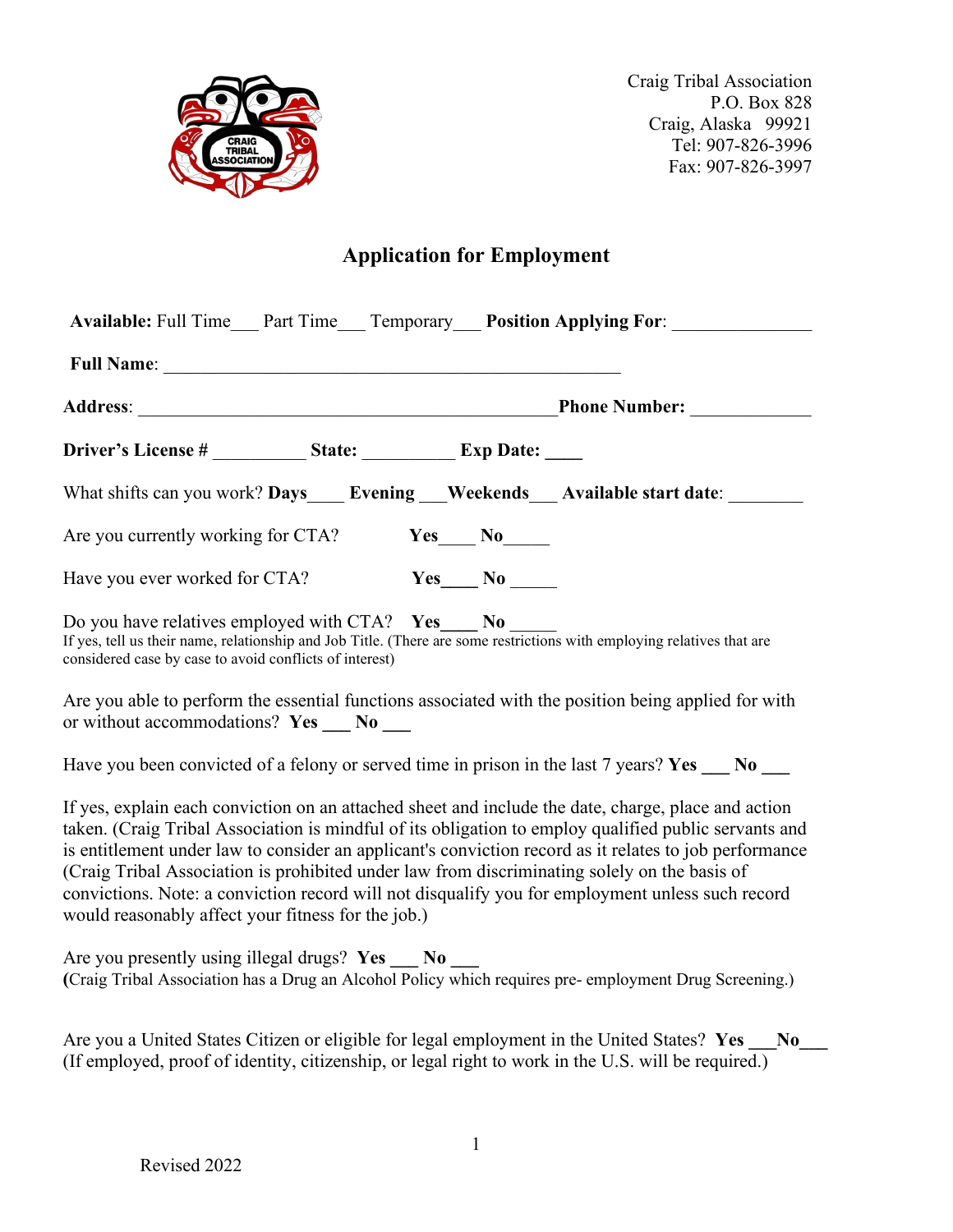Have you ever been disciplined or discharged for any reason for any of the following?

| 1. Failure to give notice when absent tardiness?                                            | Yes        | N <sub>0</sub> |
|---------------------------------------------------------------------------------------------|------------|----------------|
| 2. Insubordination, rudeness or inappropriate behavior towards customers or co-workers? Yes |            | N <sub>0</sub> |
| 3. Safety violations of any kind?                                                           | <b>Yes</b> | No             |
| 4. Fighting, assault or related offences?                                                   | <b>Yes</b> | No             |
| If yes, to any above questions explain:                                                     |            |                |

 $\_$  ,  $\_$  ,  $\_$  ,  $\_$  ,  $\_$  ,  $\_$  ,  $\_$  ,  $\_$  ,  $\_$  ,  $\_$  ,  $\_$  ,  $\_$  ,  $\_$  ,  $\_$  ,  $\_$  ,  $\_$  ,  $\_$  ,  $\_$  ,  $\_$  ,  $\_$  ,  $\_$  ,  $\_$  ,  $\_$  ,  $\_$  ,  $\_$  ,  $\_$  ,  $\_$  ,  $\_$  ,  $\_$  ,  $\_$  ,  $\_$  ,  $\_$  ,  $\_$  ,  $\_$  ,  $\_$  ,  $\_$  ,  $\_$  ,

# **Veterans Preference**

| (Per RCW 41.04.010, certain Veterans are eligible for Veterans Preference)                        |            |      |
|---------------------------------------------------------------------------------------------------|------------|------|
| Do you qualify for this preference?                                                               | <b>Yes</b> | No.  |
| Do you wish to claim preference for this application?                                             | Yes        | No.  |
| Have you obtained employment in Alaska using the Veterans Preference?                             | <b>Yes</b> | - No |
| (Please attach proof of eligibility to claim the preference, including dates of military service) |            |      |

# **Employment History**

Please start with your present or last position.

| Job Title: Salary: Salary: Supervisor: Supervisor: |                |  |
|----------------------------------------------------|----------------|--|
|                                                    |                |  |
|                                                    |                |  |
| May we contact this employer? Yes __ No__          |                |  |
|                                                    |                |  |
|                                                    |                |  |
|                                                    |                |  |
|                                                    |                |  |
|                                                    |                |  |
|                                                    |                |  |
| May we contact this employer? Yes ___ No___        | $\overline{2}$ |  |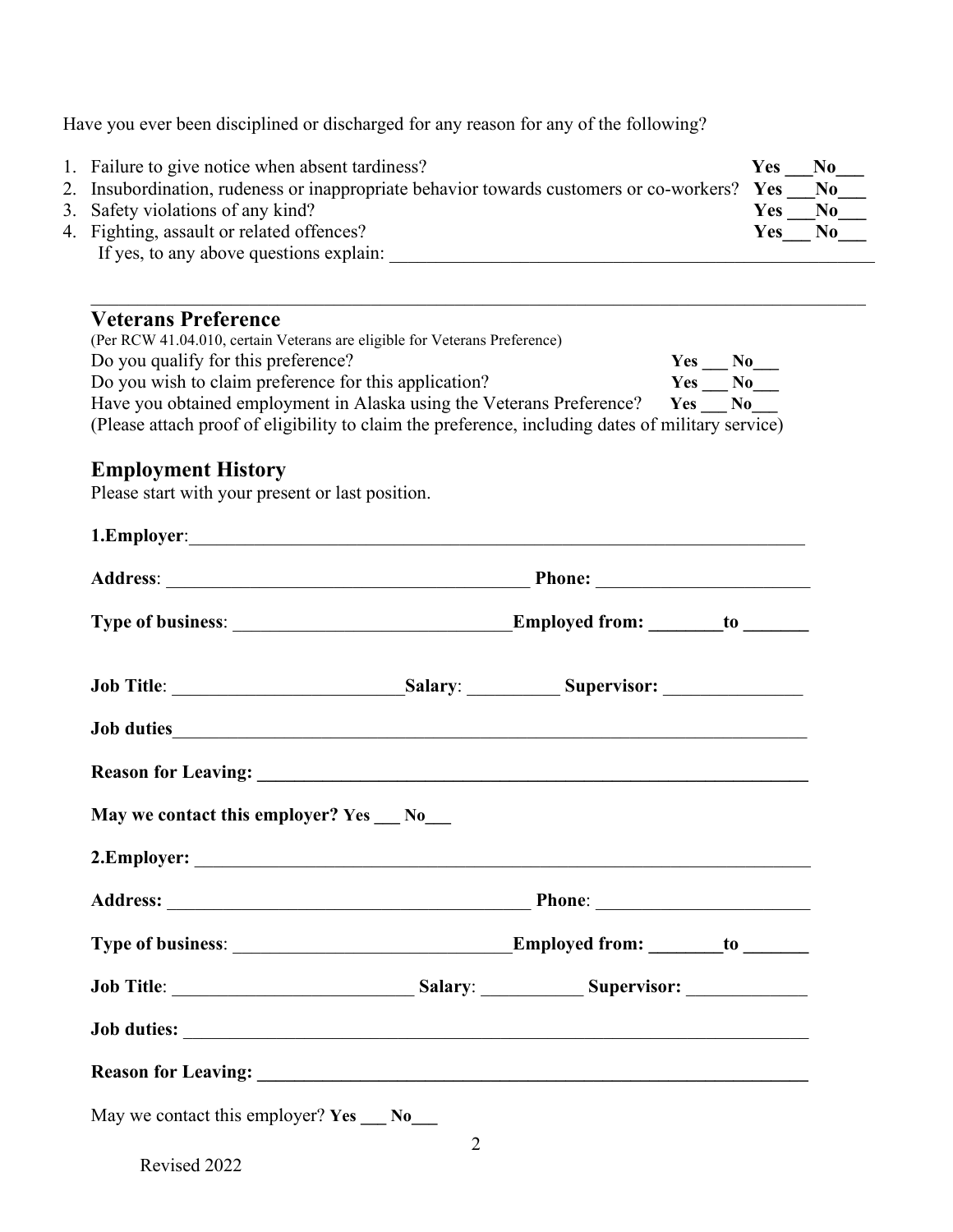|                                      |                     | Employed from: ________ to _______ |  |
|--------------------------------------|---------------------|------------------------------------|--|
|                                      | Salary: Supervisor: |                                    |  |
| Job duties: <u>Department</u>        |                     |                                    |  |
| Reason for Leaving: New York 1988.   |                     |                                    |  |
| May we contact this employer? Yes No |                     |                                    |  |
| <b>References</b>                    |                     |                                    |  |

List three persons who are not relatives or former employers who have knowledge of your character and abilities:

|    | 1. Name: | <b>Phone:</b> |
|----|----------|---------------|
| 2. | Name:    | <b>Phone:</b> |
|    | 3. Name: | <b>Phone:</b> |

# **Summary**

Summarize those achievements and experiences which you consider to be important in terms of your qualifications for this work.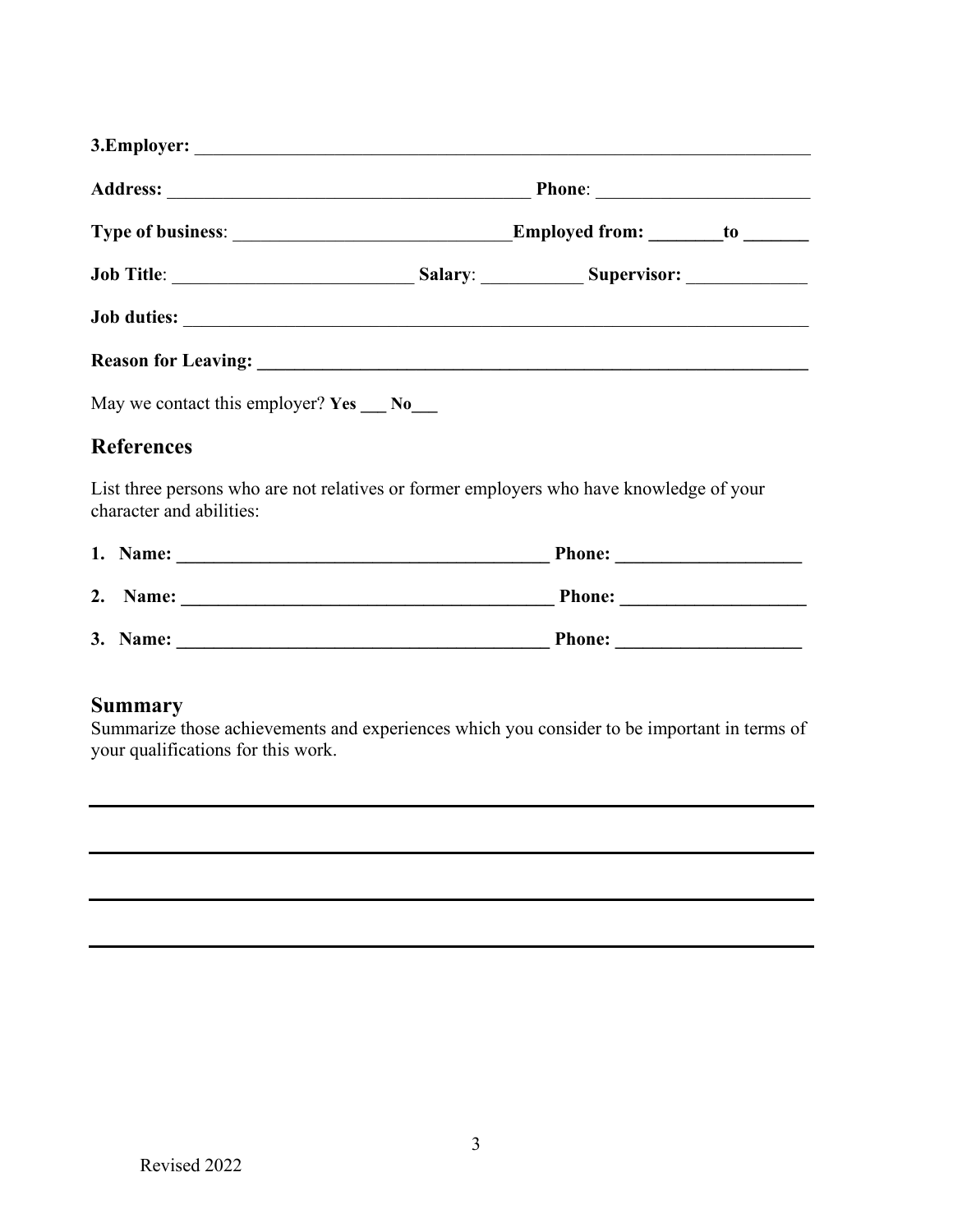

to the best of my knowledge.

I certify that the answers given herein are true and complete

I authorize investigation of all statements in this application for my employment as may be necessary in arriving to my employment decision.

In the event of employment, I understand that false or misleading information given in my application or interview(s) may result in discharge. I understand also, that I am required to abide by all rules and regulations of the Craig Tribal Association.

Signature of applicant:  $\Box$ 

CRAIG TRIBAL ASSOCIATION DOES NOT DISCRIMINATE ON THE BASIS OF RACE, COLOR, NATIONAL ORIGIN, SEX, RELIGION, AGE, CREED, MARITAL STATUS, DISABLED VETERAN, VIETNAM-ERA VETERAN OR DISABILITY IN EMPLOYMENT OR THE PROVISION OF SERVICE.

**Craig Tribal Association is an Equal Opportunity Employer**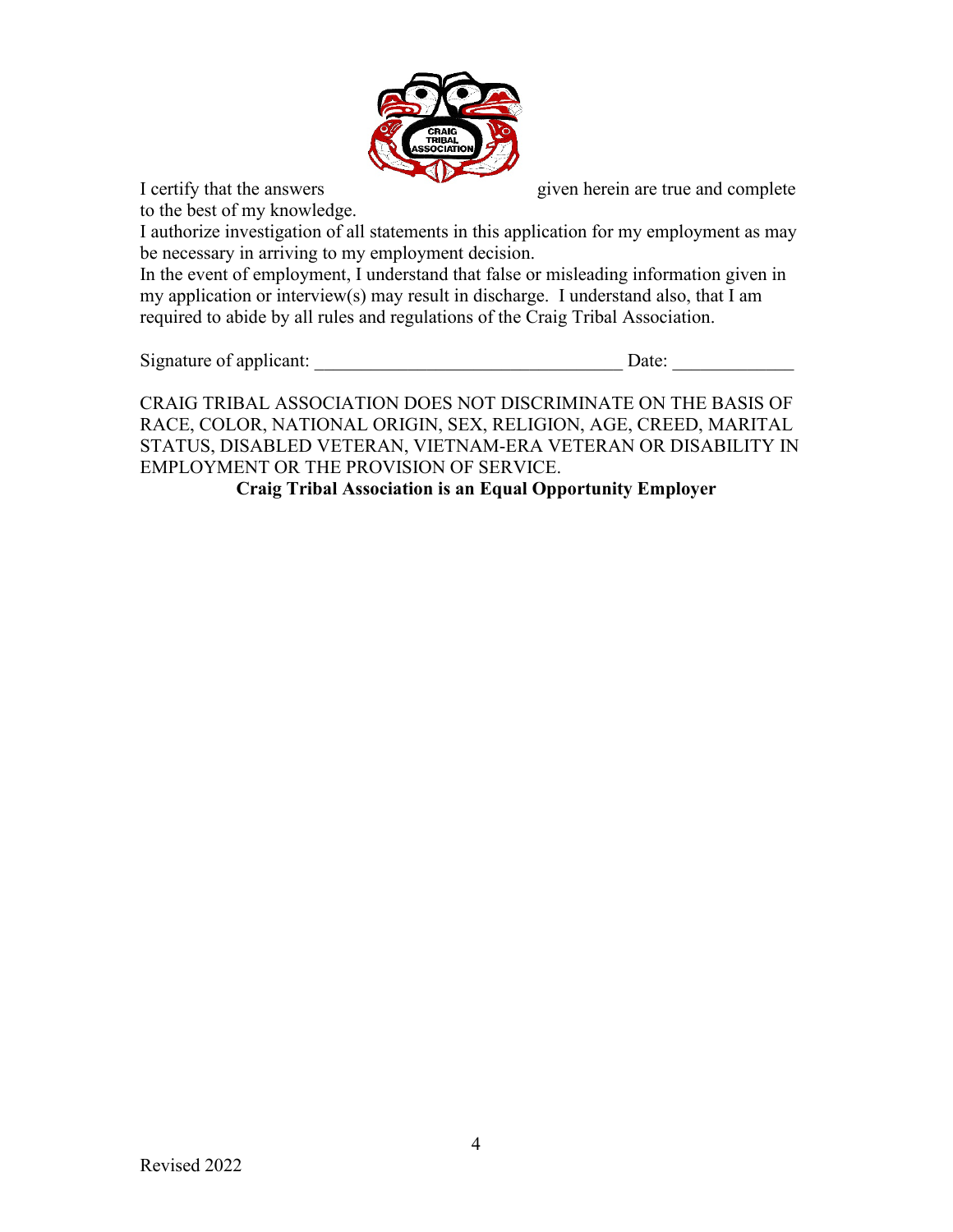

#### **INFORMATION FOR FEDERAL AND STATE REPORTING**

It is the policy of Craig Tribal Association to provide equal opportunity in all terms, conditions, and privileges of employment for all qualified applicants and employees without regard to race, color, religion, creed, national origin, sex age, marital status, disability, disabled veteran or Vietnam-era veteran. To help us comply with governmental record keeping, reporting, and other legal requirements, please complete the affirmative action data below. Your voluntary cooperation in completing all the sections below is appreciated. The completed form will be filed separately from your application material. Only authorized personnel will have access to this information for legitimate purposes.

#### 1. **What ethnicity do you consider yourself to be?**

| Caucasian/White ((not Hispanic origin)-those having origins in any of the original<br>peoples of Europe, North Africa or the Middle East.                                                                    |  |  |  |
|--------------------------------------------------------------------------------------------------------------------------------------------------------------------------------------------------------------|--|--|--|
| Black/African American (not of Hispanic origin) those having origins in any of<br>the original groups of Africa.                                                                                             |  |  |  |
| Hispanic those of Cuban, Mexican, Puerto Rican, Central or south American or<br>other Spanish culture or origin regardless of race.                                                                          |  |  |  |
| Asian or Pacific Islanders - those having origins in any of the original peoples of<br>the Far East, South Asia, Indian Subcontinent or the Pacific Islands.                                                 |  |  |  |
| American Indian or Alaska Native - those having origins in any of the original<br>peoples of North America, and who maintain cultural identification through tribal<br>affiliation or community recognition. |  |  |  |
| Female<br>2. Gender?<br>Male<br>Other<br>Prefer not to disclose                                                                                                                                              |  |  |  |
| 3. Are you 40 years of age or older? Yes No                                                                                                                                                                  |  |  |  |
| 4. Military Status? (Please check all that apply)                                                                                                                                                            |  |  |  |
| Non-Veteran<br>Spouse of deceased Veteran<br>Disabled Vietnam Era Veteran<br>Vietnam Era Veteran<br>Disabled Veteran (other than Vietnam)<br>Veteran (Other than Vietnam)                                    |  |  |  |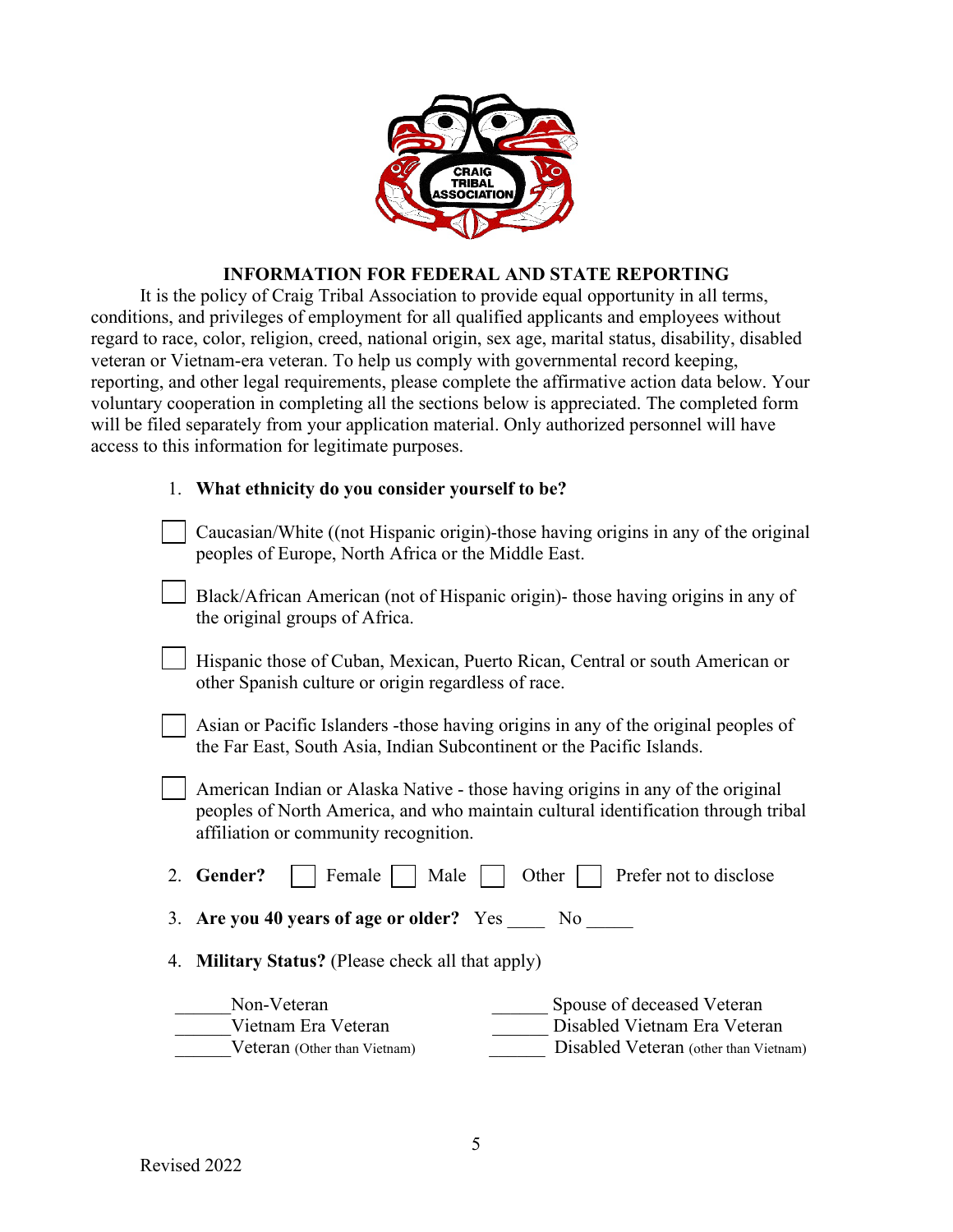

5. **Disability** (Please check all that apply)

| Not Disabled        | Visual               |
|---------------------|----------------------|
| Hearing             | Mental/Psychological |
| Ambulatory/Mobility | Multiple Disability  |
| )ther               |                      |

For affirmative action purposes, people with disabilities are persons with a permanent, physical, mental or sensory impairment which substantially limits one or more major life activities. Physical, mental or sensory impairment means: (a) any physiological or neurological disorder or condition, cosmetic, disfigurement, or anatomical loss affection one or more of the body, systems or function; or (b) any mental or psychological disorders such as mental retardation's, organic brain syndrome, emotional or mental illness or any specific learning disability. The impairment must be material rather than slight, and permanent in that it is seldom fully corrected by medical replacement, therapy or surgical means.

# **Craig Tribal Association is an Equal Opportunity Employer**